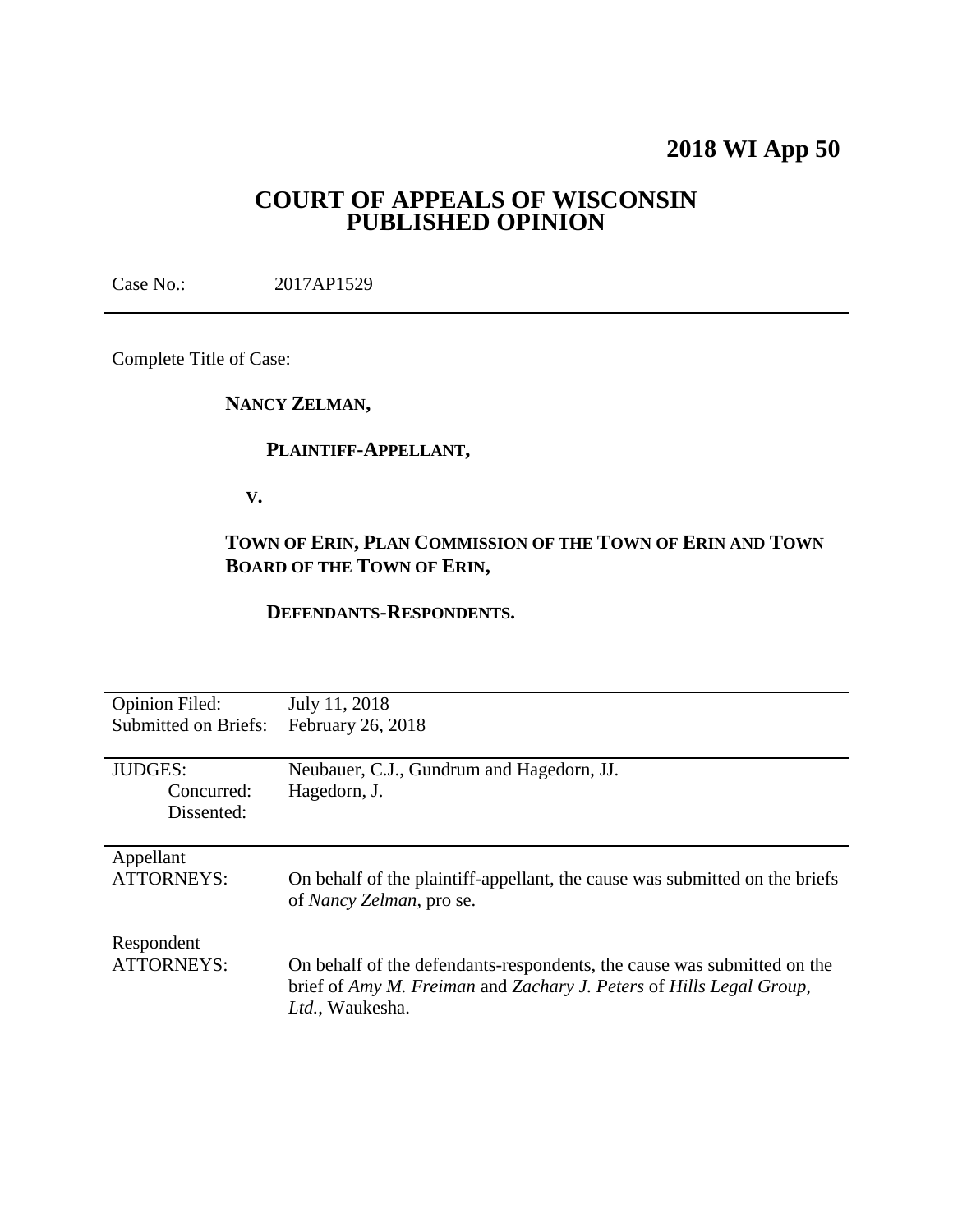# **2018 WI App 50**

### **COURT OF APPEALS DECISION DATED AND FILED**

### **July 11, 2018**

**Sheila T. Reiff Clerk of Court of Appeals**

### **NOTICE**

**This opinion is subject to further editing. If published, the official version will appear in the bound volume of the Official Reports.** 

**A party may file with the Supreme Court a petition to review an adverse decision by the Court of Appeals.** *See* **WIS. STAT. § 808.10 and RULE 809.62.** 

# **Appeal No. 2017AP1529 Cir. Ct. No. 2016CV628**

### **STATE OF WISCONSIN IN COURT OF APPEALS**

### **NANCY ZELMAN,**

 **PLAINTIFF-APPELLANT,**

 **V.**

**TOWN OF ERIN, PLAN COMMISSION OF THE TOWN OF ERIN AND TOWN BOARD OF THE TOWN OF ERIN,**

 **DEFENDANTS-RESPONDENTS.**

APPEAL from an order of the circuit court for Washington County: JAMES G. POUROS, Judge. *Affirmed in part; reversed in part and cause remanded*.

Before Neubauer, C.J., Gundrum and Hagedorn, JJ.

¶1 GUNDRUM, J. Nancy Zelman appeals pro se from the circuit court's grant of summary judgment to the Town of Erin, Plan Commission of the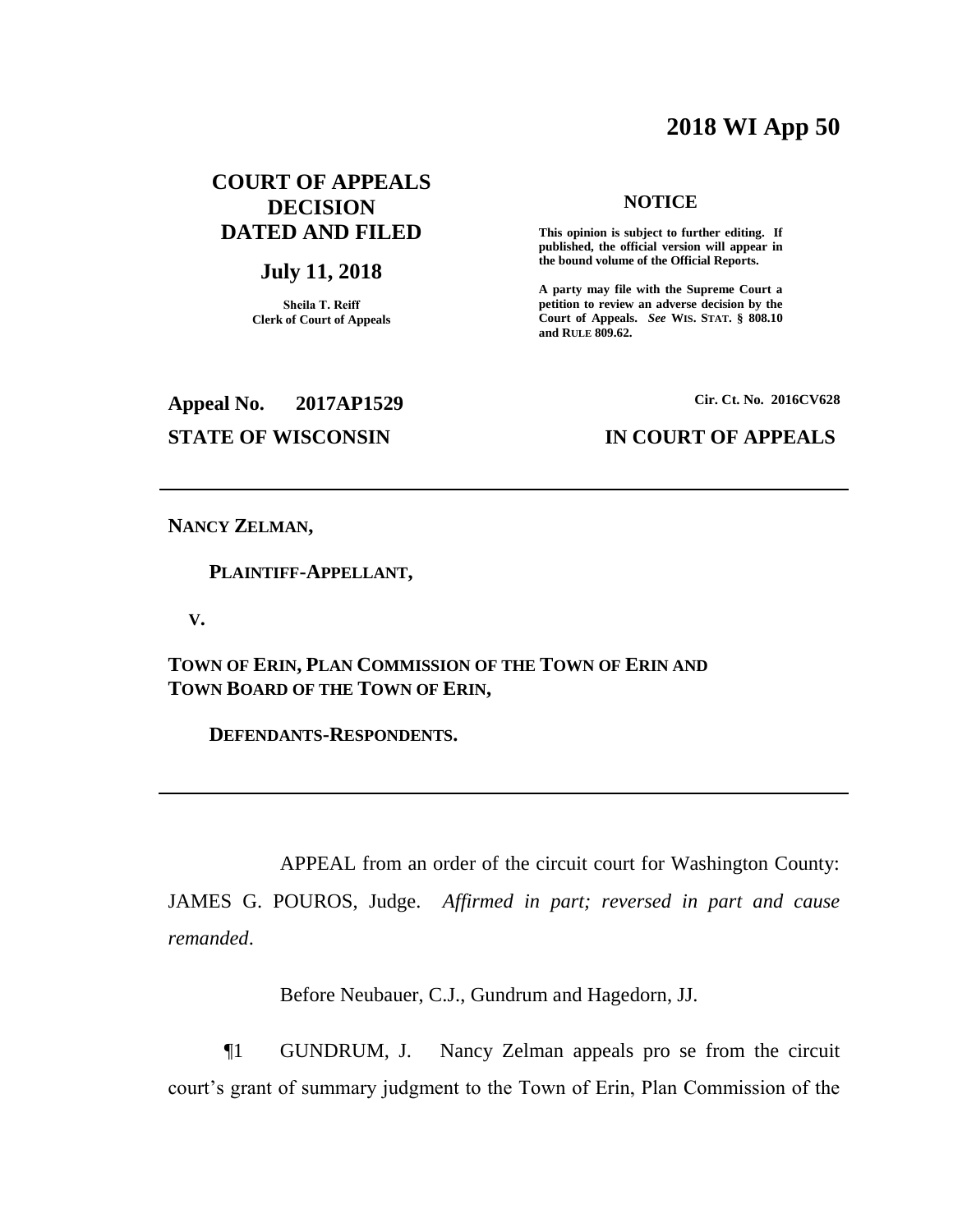No. 2017AP1529

Town of Erin and Town Board of the Town of Erin (collectively "Respondents"). Zelman claims the court erred in granting summary judgment on the bases that the Town is not a proper party and her amended certiorari complaint was not timely filed. We agree the Town is not a proper party and was properly dismissed, but we conclude the amended complaint was timely filed and, therefore, summary judgment was improperly granted in favor of the Plan Commission and Town Board. Thus, we affirm in part, reverse in part, and remand to the circuit court for further proceedings.

### *Background*

¶2 On May 2, 2016, the Plan Commission approved a conditional use permit (CUP) for Zelman's neighbor to open a wine business. Zelman appealed that decision to the Town Board. During a September 19, 2016 hearing on the appeal, at which Zelman was present, two members of the board voted in favor of a motion to deny the CUP and two members voted against the motion, resulting in a failure of the motion.

¶3 According to an affidavit of Zelman, between September 19, 2016, and October 10, 2016, she "spoke in person, or via telephone" to the clerk for the Town, "continually requesting a copy of the final CUP"

> and was informed by [the clerk] that said CUP was not finalized and signed by all required parties. That Town Board Chair Dennis Kenealy (who also serves as Chair of Defendant Plan Commission), signed said CUP on 22 September, 2016. See Plaintiff's Exhibit #13). [Zelman] was also informed by [the clerk] that Chair Kenealy could not allow said CUP to be filed with and be recorded in the Office of the Register of Deeds for Washington County, Wisconsin until the applicant … would come in to the Town of Erin office, and sign said CUP.… [The applicant's] signature was not obtained until 3 October, 2016 (see Plaintiff's Exhibit 13); and that the Secretary of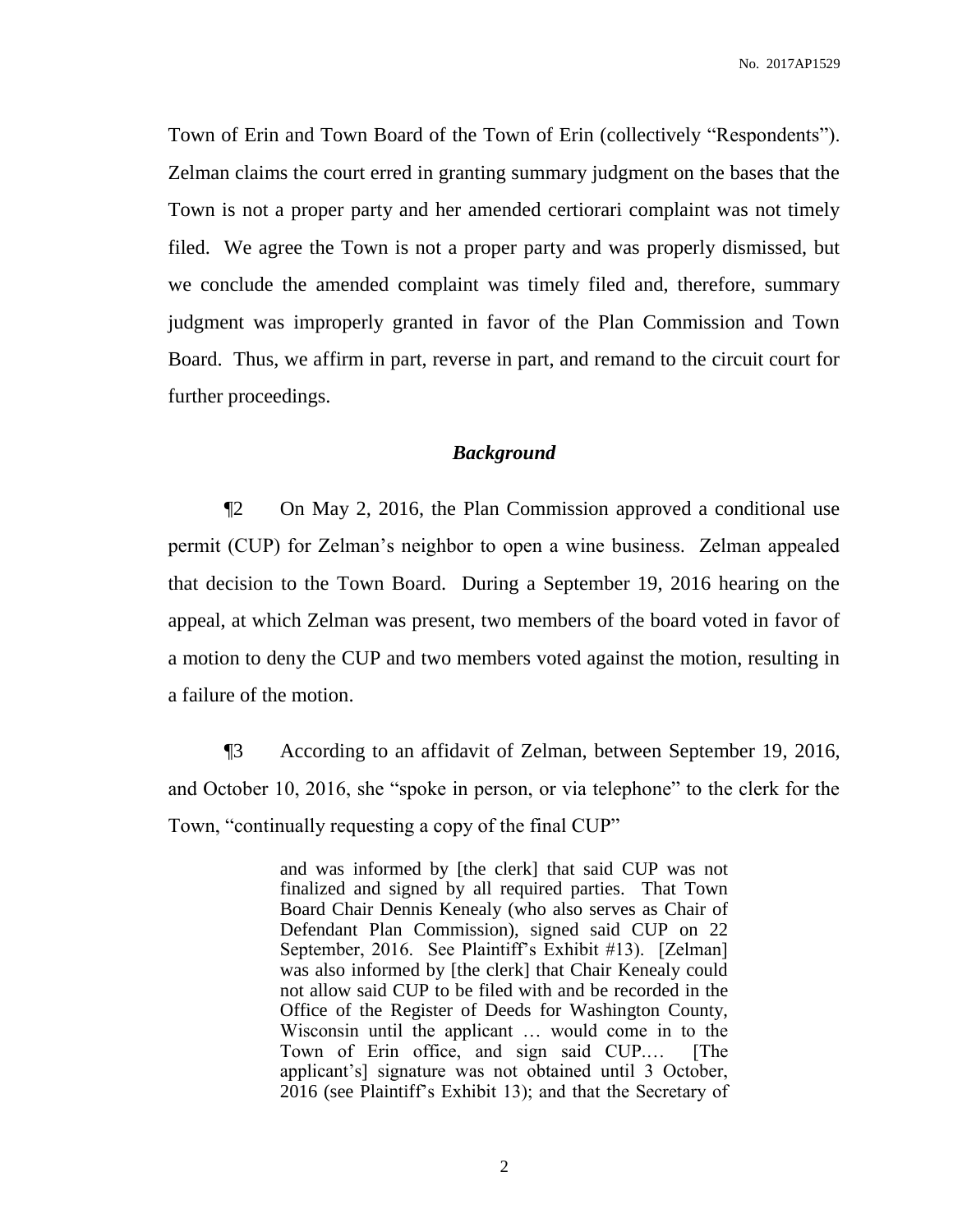the Defendant [Plan] Commission did not sign said CUP until 6 October 2016 (see Plaintiff's Exhibit 13). [Zelman] was also told by [the clerk], sometime before 6 October, 2016 … the need for some clarification of some facts and "discrepancies" pertinent to said CUP .… That [the clerk] informed [Zelman] at each conversation that there was no final CUP to forward [Zelman]. Then [the clerk] personally called [Zelman] on or about 10 October, 2016 and informed [Zelman] that the CUP had now been finalized and signed by all required parties, and had been forwarded to the Register of Deeds, Washington County, Wisconsin for recording, and that [Zelman] could come in to the Erin Town Hall and have a copy of said CUP made, when said recorded CUP was received back by the Town of Erin clerk. [Zelman] called the Register of Deeds of Washington County, Wisconsin on 11 October, 2016 and was told that said CUP was duly recorded on 10 October, 2016 and [Zelman] then went directly to the Register of Deeds of Washington County, Wisconsin and obtained a certified copy of said CUP on 11 October, 2016.

Exhibit 13 of Zelman's affidavit is a copy of the CUP recorded by the register of deeds. As Zelman stated in her affidavit, it was signed by Kenealy on September 22, the applicant on October 3, and the secretary of the Plan Commission on October 6, and was recorded with the register of deeds for the county on October 10.

¶4 On October 12, 2016, Zelman filed a certiorari action naming the Town of Erin as the only defendant. Following the filing of a motion to dismiss by the Town, asserting Zelman had named the wrong party in that the "Town" had not issued the CUP, Zelman filed an amended complaint on November 9, 2016, adding the Plan Commission and Town Board as defendants. Respondents filed another motion to dismiss, arguing the amended complaint was not timely under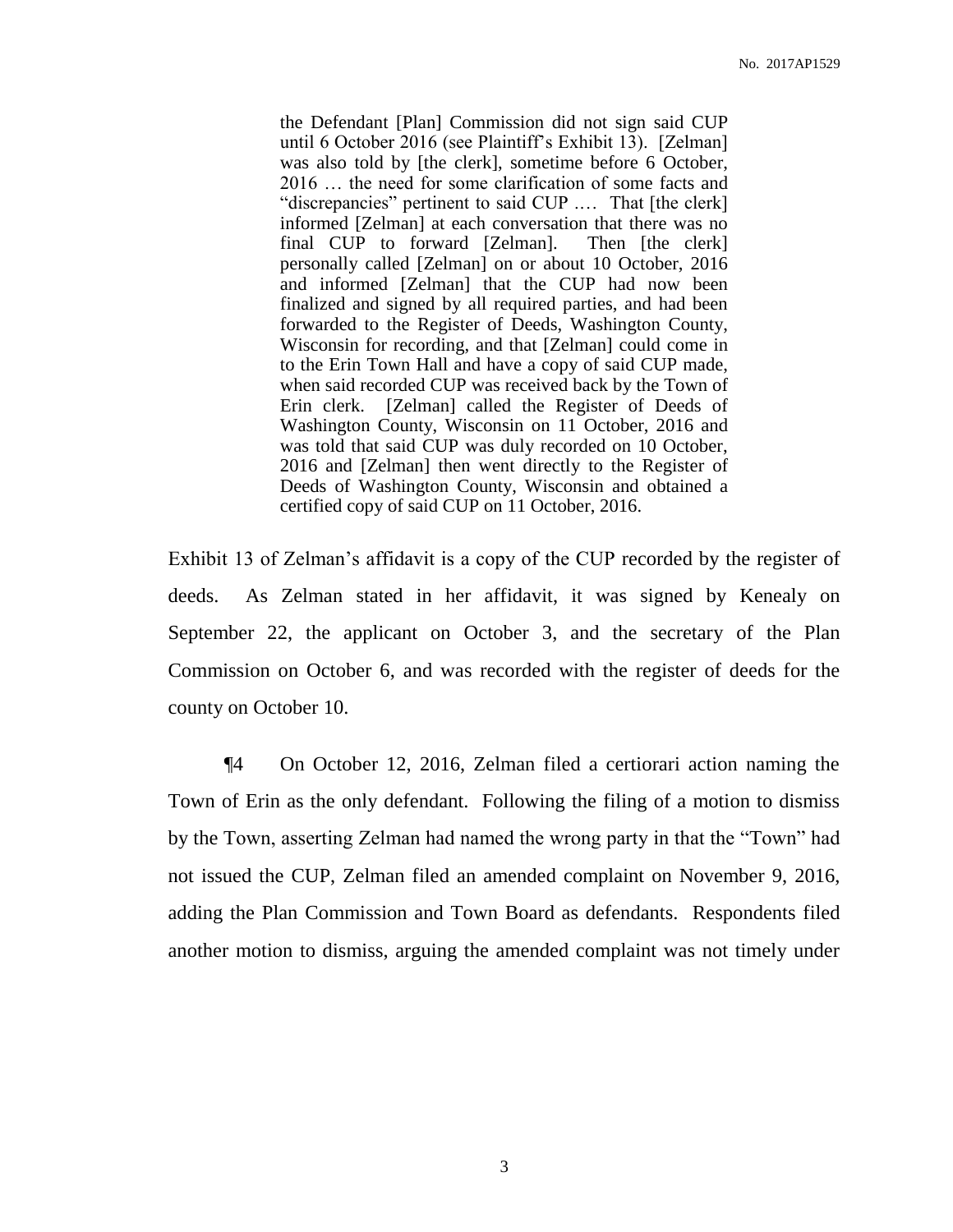WIS. STAT.  $\S$  68.13(1) (2015-16)<sup>1</sup> because it had been filed more than thirty days after the September 19, 2016 Town Board vote on the motion to deny the CUP. The circuit court converted the motions into ones for summary judgment and afforded the parties opportunity to submit additional materials. The court subsequently granted Respondents' motions on the bases they asserted. Zelman appeals.

### *Discussion*

¶5 We review de novo a grant of summary judgment, applying the same standards as the circuit court. *Smith v. Dodgeville Mut. Ins. Co.*, 212 Wis. 2d 226, 232, 568 N.W.2d 31 (Ct. App. 1997). Summary judgment is appropriate where there are no genuine issues of material fact and the moving party is entitled to judgment as a matter of law. *Green Spring Farms v. Kersten*, 136 Wis. 2d 304, 315, 401 N.W.2d 816 (1987).

### *The Town*

 $\overline{a}$ 

¶6 Zelman argues the circuit court erred in dismissing her claim against the Town on the basis that it was not a proper party. Respondents disagree, asserting Zelman's amended complaint fails to state a claim upon which relief may be granted as to the Town because the Town was not a proper party in that it "issued no decisions or determinations in the instant case." Respondents are correct.

<sup>&</sup>lt;sup>1</sup> All references to the Wisconsin Statutes are to the 2015-16 version unless otherwise noted.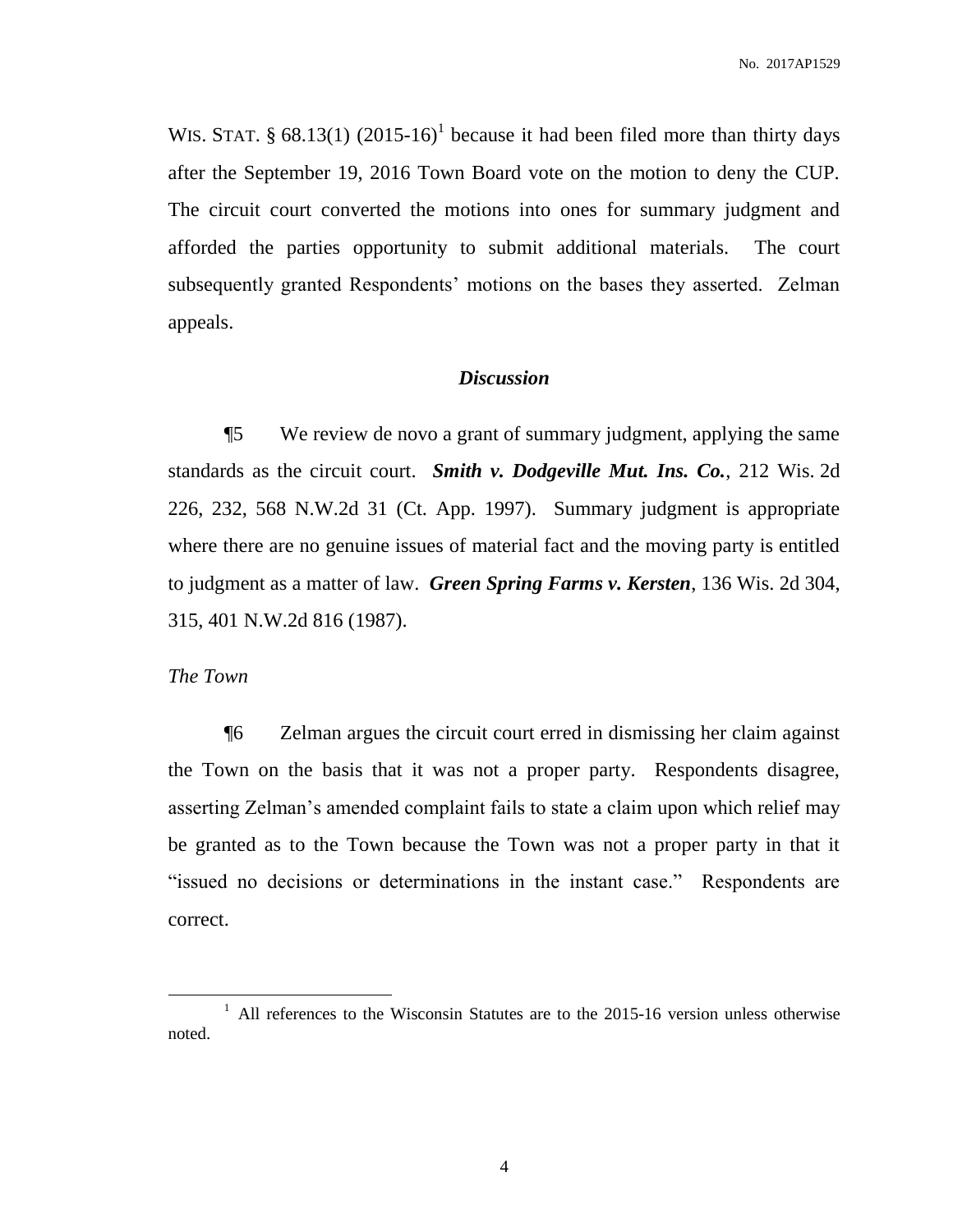¶7 Whether Zelman's amended complaint fails to state a claim against the Town upon which relief may be granted because the Town is not a proper party, *see M & I Marshall & Ilsley Bank v. Town of Somers*, 141 Wis. 2d 271, 285, 414 N.W.2d 824 (1987) (holding that appellant "failed to state a claim upon which relief may be granted" because it "failed to name the proper party"), is a legal question we review independently, *see John Doe 1 v. Archdiocese of Milwaukee*, 2007 WI 95, ¶12, 303 Wis. 2d 34, 734 N.W.2d 827.

¶8 Relying on our decision in *Acevedo v. City of Kenosha*, 2011 WI App 10, ¶¶1, 6, 331 Wis. 2d 218, 793 N.W.2d 500 (2010), the circuit court here properly dismissed Zelman's action against the Town. The plaintiff in *Acevedo* originally filed a certiorari action against only the municipality, the city, pursuant to WIS. STAT. § 68.13(1). That provision states:

> Any party to a proceeding resulting in a final determination may seek review thereof by certiorari within 30 days of receipt of the final determination. The court may affirm or reverse the final determination, or remand to the decision maker for further proceedings consistent with the court's decision.

The city moved to dismiss on the ground that the complaint failed to state a claim upon which relief could be granted because the city was not a proper party. The city asserted the plaintiff instead should have named the city's zoning board of appeals as the defendant because it was the board that had affirmed an interpretation of the city's zoning ordinance by the zoning administrator that was detrimental to the plaintiff. *Acevedo*, 331 Wis. 2d 218, ¶¶1, 6. The plaintiff subsequently amended her complaint to add the board as a defendant. *Id.* The circuit court eventually granted the city's motion to dismiss it as a party. *Id.*, ¶1.

¶9 On appeal, we expressed: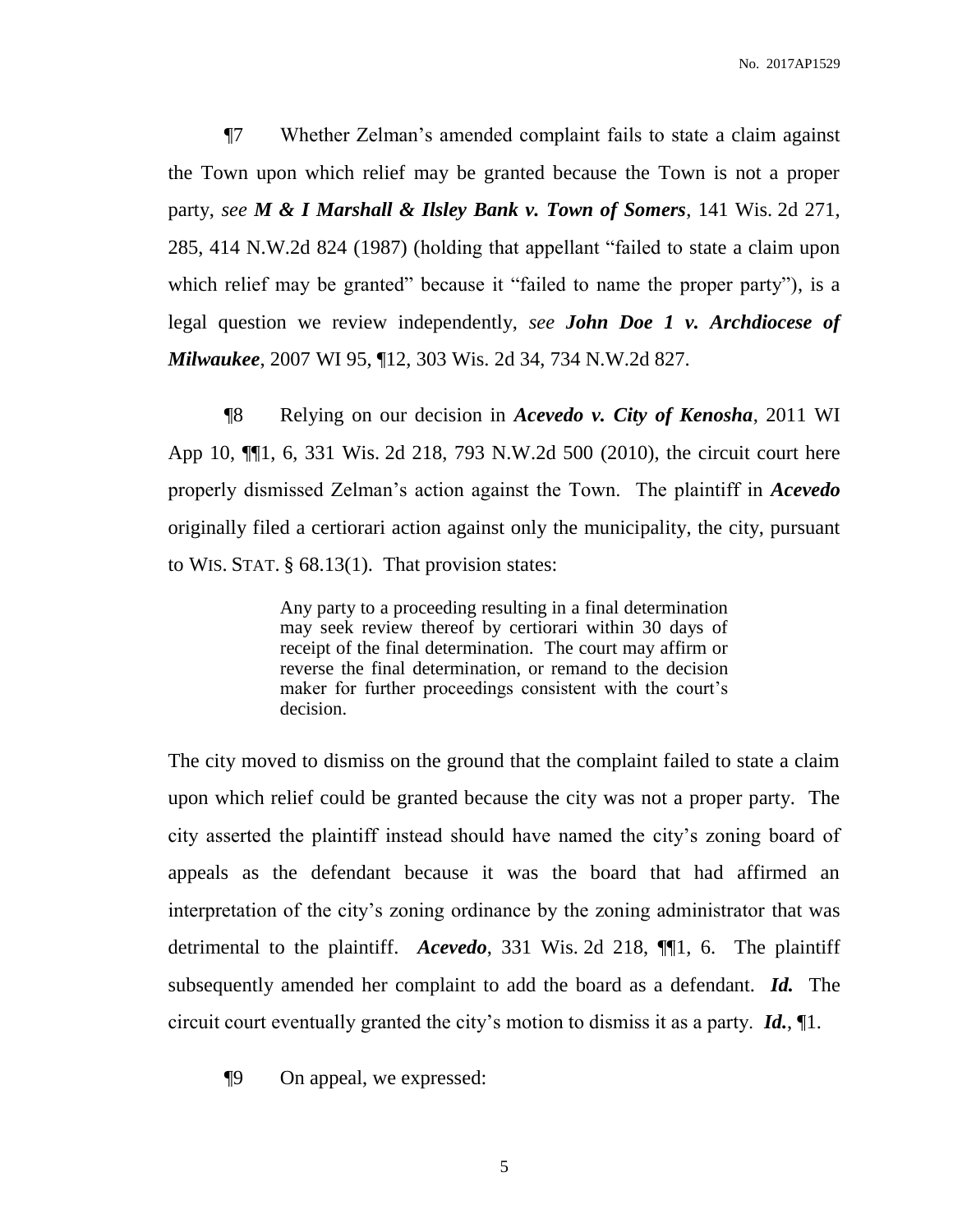Certiorari is an extraordinary remedy by which courts exercise supervisory control over inferior tribunals, quasijudicial bodies and officers. Certiorari is used to test the validity of decisions made by administrative or quasijudicial bodies. The scope of certiorari extends to questions of jurisdiction, power and authority of the inferior tribunal to do the action complained of as well as questions relating to the irregularity of the proceedings.

*Id.*, <sup>[8]</sup> (citations omitted). We concluded that WIS. STAT. § 68.13(1) "convey[s] that the decision maker, i.e., the board, is the properly named party on certification when the board, as was the case here, made the decision from which [the plaintiff] seeks judicial review by certiorari." *Acevedo*, 331 Wis. 2d 218, ¶18. This interpretation, we added, "is in harmony with the rule that the writ of certiorari must go to the board or body whose acts are to be reviewed, otherwise the court cannot obtain jurisdiction either of the subject matter or the persons composing the board." *Id.*, ¶17. We noted that there are two exceptions to this rule:

> (1) "where specially provided by statute, or in particular cases of necessity, as where the board or body whose acts are sought to be reviewed is not continuing or has ceased to exist" ... and (2) when service requirements are ambiguous and there is an absence of a clear statutory identity of the board or body.

*Id.* (citations omitted). We observed that neither of those exceptions applied in that case. *Id.*

¶10 *Acevedo* controls our decision on this issue. Here, the Town was not a tribunal, quasi-judicial body, administrative body or officer, *see id.*, ¶8, and none of the exceptions of *Acevedo* apply. The Plan Commission and Town Board—not the "Town"—made the actual decisions from which Zelman seeks judicial review by certiorari. The circuit court correctly determined that the Town is not a proper party.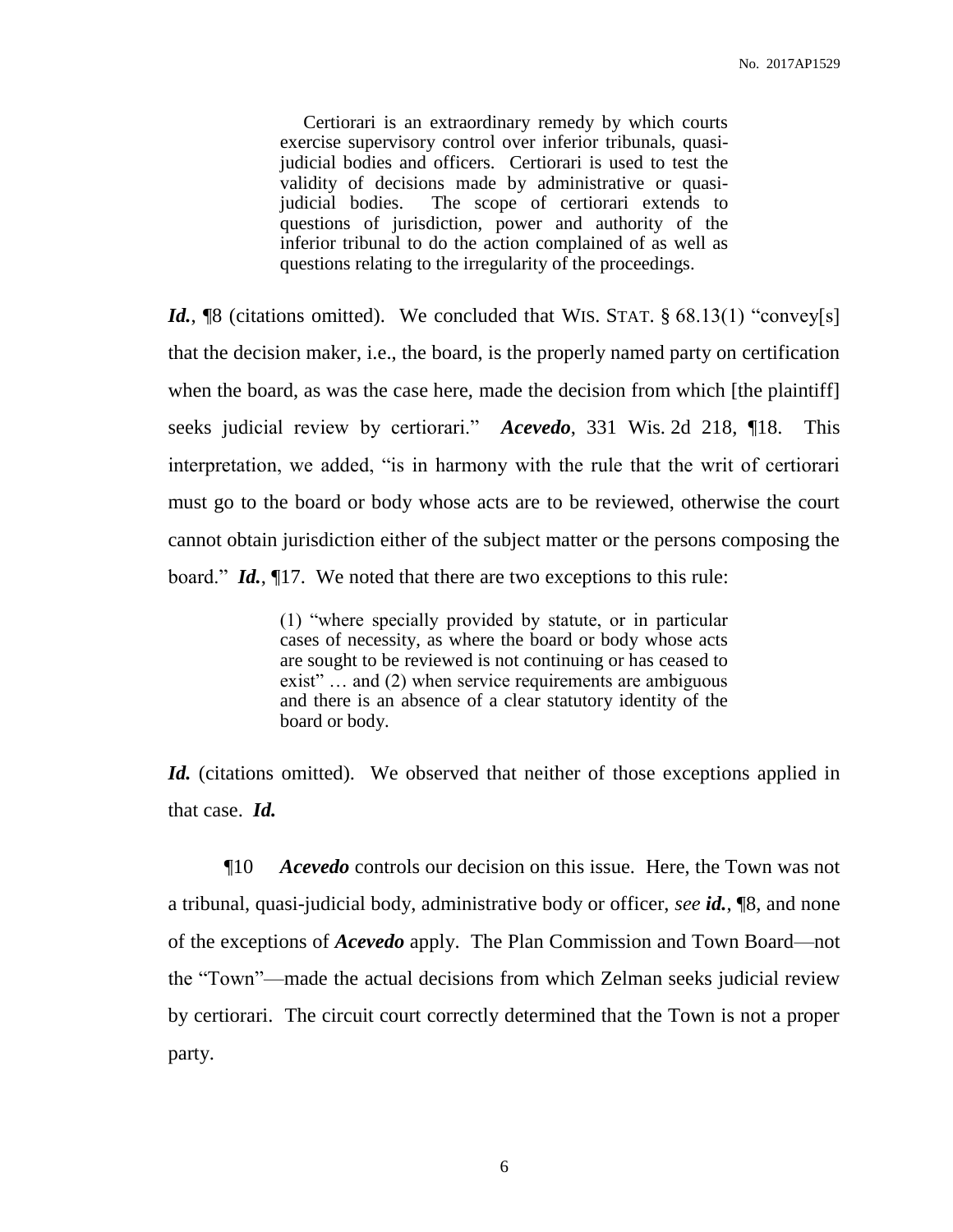### *The Plan Commission and Town Board*

¶11 Zelman filed her amended complaint, adding the Plan Commission and Town Board as parties, on November 9, 2016. The circuit court concluded the filing was untimely because the court believed the thirty-day limitation period of WIS. STAT. § 68.13(1) began to run on September 19, 2016, when Zelman was present at the hearing at which the Town Board voted two-to-two on the motion to deny the CUP. Consistent with the circuit court's ruling, Respondents take the position that Zelman was in "receipt of the final determination," under § 68.13(1), on the CUP at that hearing. They point out that under WIS. STAT.  $\S 68.07$ ,  $2 \text{``a}$ determination subject to [WIS. STAT. ch.] 68 can be 'made orally' or 'in writing.'" Pointing to our supreme court's recent decision in *Pulera v. Town of Richmond*, 2017 WI 61, 375 Wis. 2d 676, 896 N.W.2d 342, Zelman insists the "final determination" on the CUP was not made until it was recorded with the register of deeds on October 10, 2016, and her amended complaint was timely filed because the thirty-day limitation period did not begin to run until that date. We conclude Zelman's amended complaint was timely filed, but not for the reason she states.

 $\overline{a}$ 

<sup>&</sup>lt;sup>2</sup> WISCONSIN STAT.  $§$  68.07 provides:

**Reducing determination to writing.** If a determination subject to this chapter is made orally or, if in writing, does not state the reasons therefor, the municipal authority making such determination shall, upon written request of any person aggrieved by such determination made within 10 days of notice of such determination, reduce the determination and the reasons therefor to writing and mail or deliver such determination and reasons to the person making the request. The determination shall be dated, and shall advise such person of the right to have such determination reviewed, the time within which such review may be obtained, and the office or person to whom a request for review shall be addressed.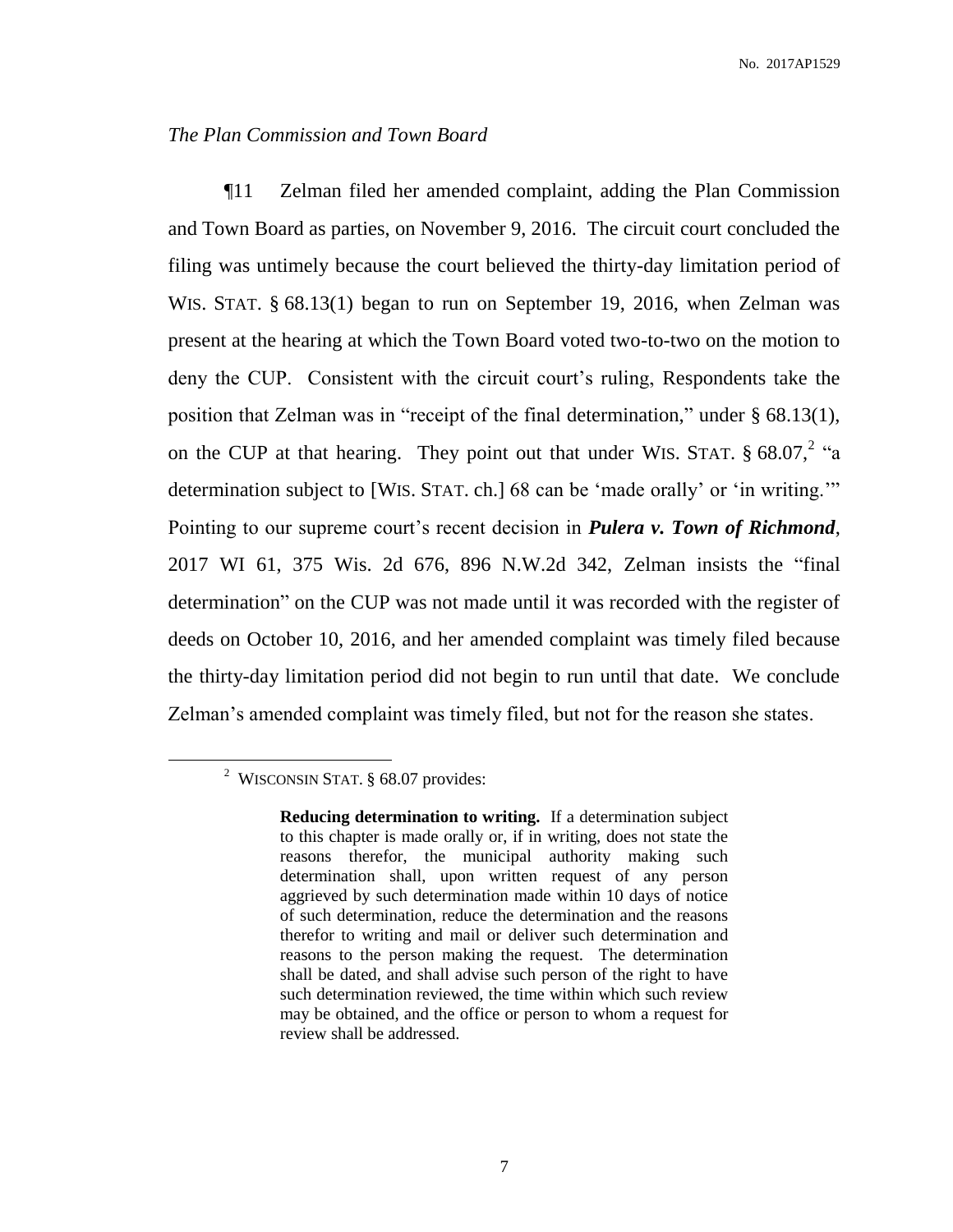No. 2017AP1529

¶12 In addressing this timeliness issue, we must interpret and apply WIS. STAT. ch. 68, a matter of law we review independently of the circuit court. *See State v. Simmelink*, 2014 WI App 102, ¶5, 357 Wis. 2d 430, 855 N.W.2d 437. When interpreting a statute, our primary purpose is to give effect to the legislature's intent. *State ex rel. Angela M.W. v. Kruzicki*, 209 Wis. 2d 112, 121, 561 N.W.2d 729 (1997). "We first look to the language of the statute, and if the language is clear and unambiguous, we define the language of the statute in accordance with its ordinary meaning." *Id.*

¶13 The legislature used the terms "determination," "initial determination," and "final determination" in various places throughout WIS. STAT. ch. 68. Under WIS. STAT. § 68.13(1), the thirty-day limitation period for certiorari review begins to run when a party to a proceeding that results in a "final determination" is in "receipt of the final determination." Thus, § 68.13(1) specifically relates to a "final determination," not just any "determination."

¶14 Other than WIS. STAT. § 68.13, WIS. STAT. § 68.12 is the only section in WIS. STAT. ch. 68 that uses the term "final determination." Section 68.12 identifies what sort of a determination constitutes a "final determination." *See Pulera*, 375 Wis. 2d 676, ¶23 n.17 (noting that § 68.12 explains when a determination is "final" for purposes of § 68.13). Subsection 68.12(1) states: "Within 20 days of completion of the hearing conducted under [WIS. STAT. §] 68.11 and the filing of briefs, if any, the decision maker shall *mail or deliver* to the appellant its *written* determination stating the reasons therefor. Such determination shall be a *final determination*." (Emphasis added.) Subsection 68.12(2) states: "A determination following a hearing substantially meeting the requirements of [§] 68.11 or a decision on review under [WIS. STAT.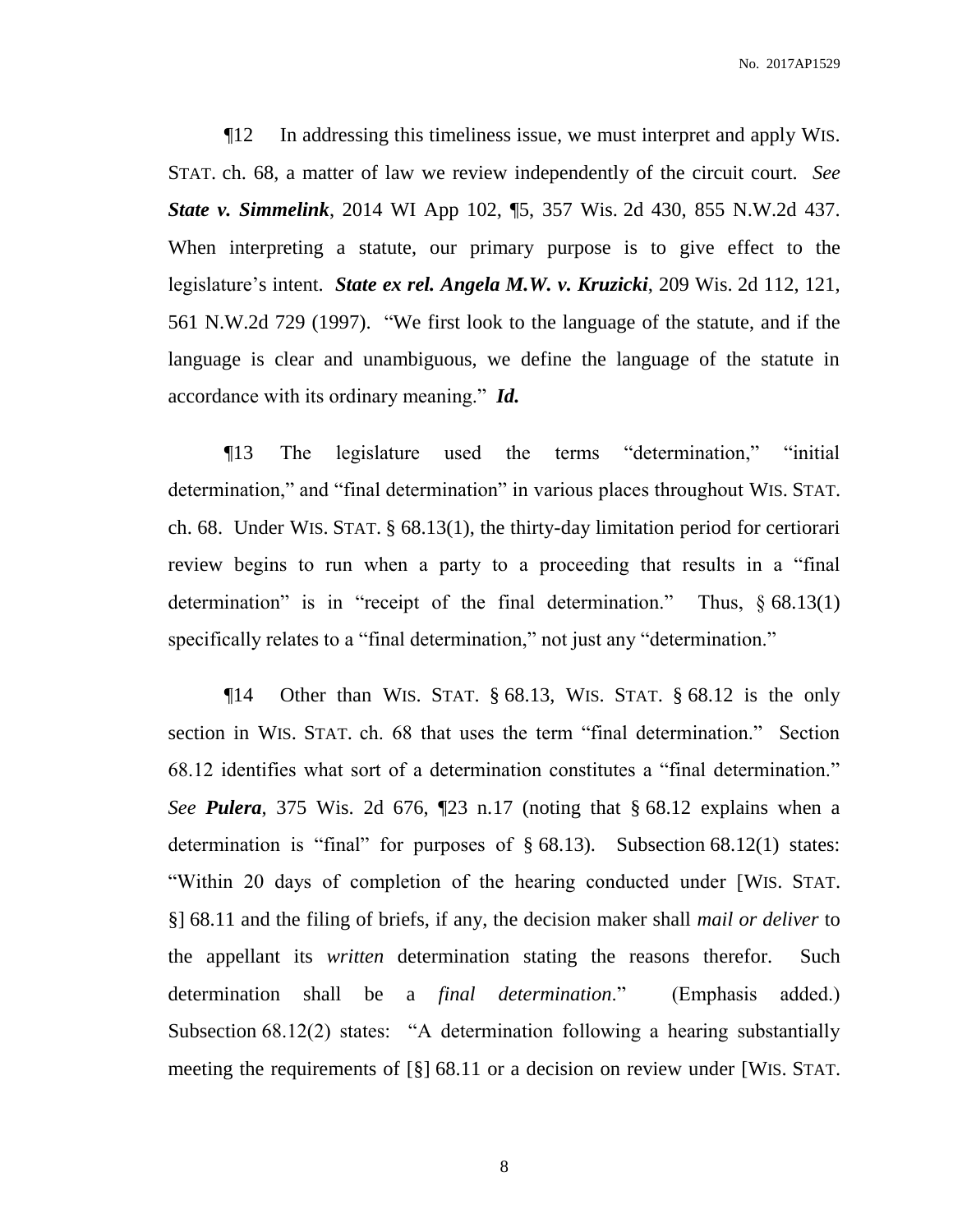§] 68.09 following such hearing shall also be a *final determination*."<sup>3</sup> (Emphasis added.)

¶15 WISCONSIN STAT. § 68.09, together with WIS. STAT. §§ 68.07 and 68.08, provide that a person aggrieved by an oral or written determination may have that determination reviewed by request, and if such a request is made, "the determination to be reviewed shall be termed an initial determination." Following a review of the oral or written initial determination,

> [t]he municipal authority may affirm, reverse or modify the initial determination and shall *mail or deliver* to the person aggrieved a *copy* of the municipal authority's *decision on review*, which shall state the reasons for such decision. The decision shall advise the person aggrieved of the right to appeal the decision, the time within which appeal shall be taken and the office or person with whom notice of appeal shall be filed.

Sec. 68.09(5) (emphasis added). "[M]ail[ing] or deliver[ing]" a "copy" of the "decision on review," "which shall state the reasons for such decision" and "advise the person aggrieved" of the right to appeal, time limit, and to whom the appeal is to be made is referring to a tangible item—that can be copied and mailed or delivered—not an oral decision made while the aggrieved person is present in the room. *See id.* In light of the foregoing, we conclude that the oral vote of the Town Board at the September 19, 2016 hearing did not constitute a "final determination" under WIS. STAT. § 68.13(1), triggering the thirty-day limitation

 $\overline{a}$ 

 $3$  There is no suggestion by the parties that the September 19, 2016 Town Board hearing was a hearing under WIS. STAT. § 68.11 or a hearing "substantially meeting the requirements of [§] 68.11," and we can see no reason to conclude that it was. *See* WIS. STAT. § 68.12(2). Section 68.11 hearings allow for, among other things, the appellant and the municipal authority to "present evidence and call and examine [sworn] witnesses." *See* § 68.11(2). Respondents acknowledge the September 19, 2016 hearing was not such a hearing.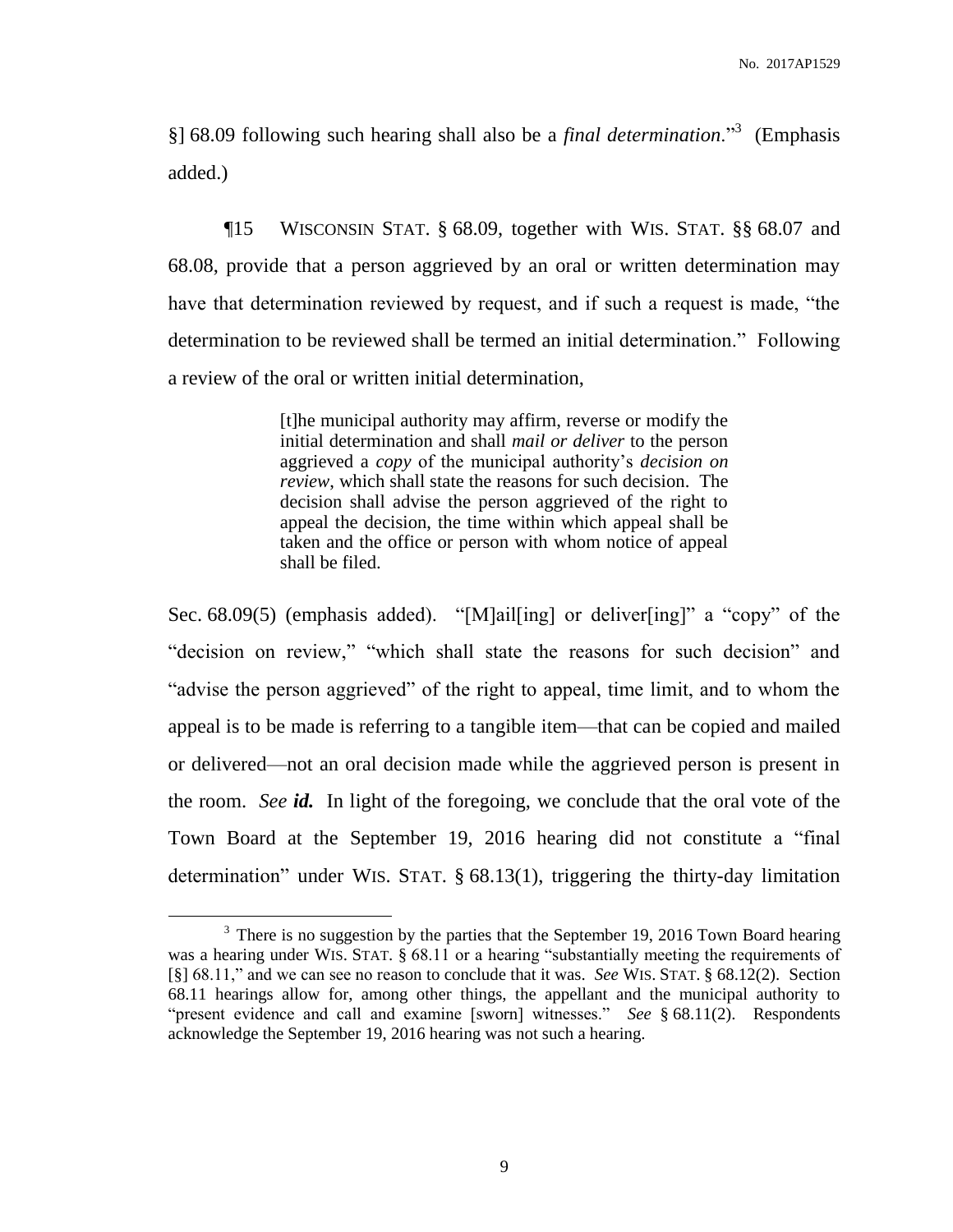period, because the vote does not satisfy any of the WIS. STAT. § 68.12 descriptions of "final determination."

¶16 Significantly, our supreme court in *Pulera* recently addressed whether an oral vote by a town board constituted "receipt of the final determination" under WIS. STAT. § 68.13(1), albeit in the context of a favorable vote for a highway order pursuant to WIS. STAT. § 82.12. *Pulera*, 375 Wis. 2d 676, ¶17. The circuit court in that case, similar to the circuit court here, had concluded "that 'receipt of a final determination' under  $\S$  68.13(1) occurs when the town board votes," and thus the thirty-day limitation period for certiorari review began at that time. *Pulera*, 375 Wis. 2d 676, ¶31. On appeal, the *Pulera* court soundly rejected this interpretation stating:

> The vote of a town board is not what is appealable under WIS. STAT. § 82.15. It is a highway order that is appealable…. [T]he circuit court's interpretation reads the word "receipt" out of § 68.13 because persons and parties are not in "receipt" of the highway order when the board votes.

*Pulera*, 375 Wis. 2d 676, ¶32.

¶17 Respondents assert *Pulera* does not control here because this case does not involve the statutory provision related to a highway order, WIS. STAT. § 82.12. However, we do not know how one can read the above-cited language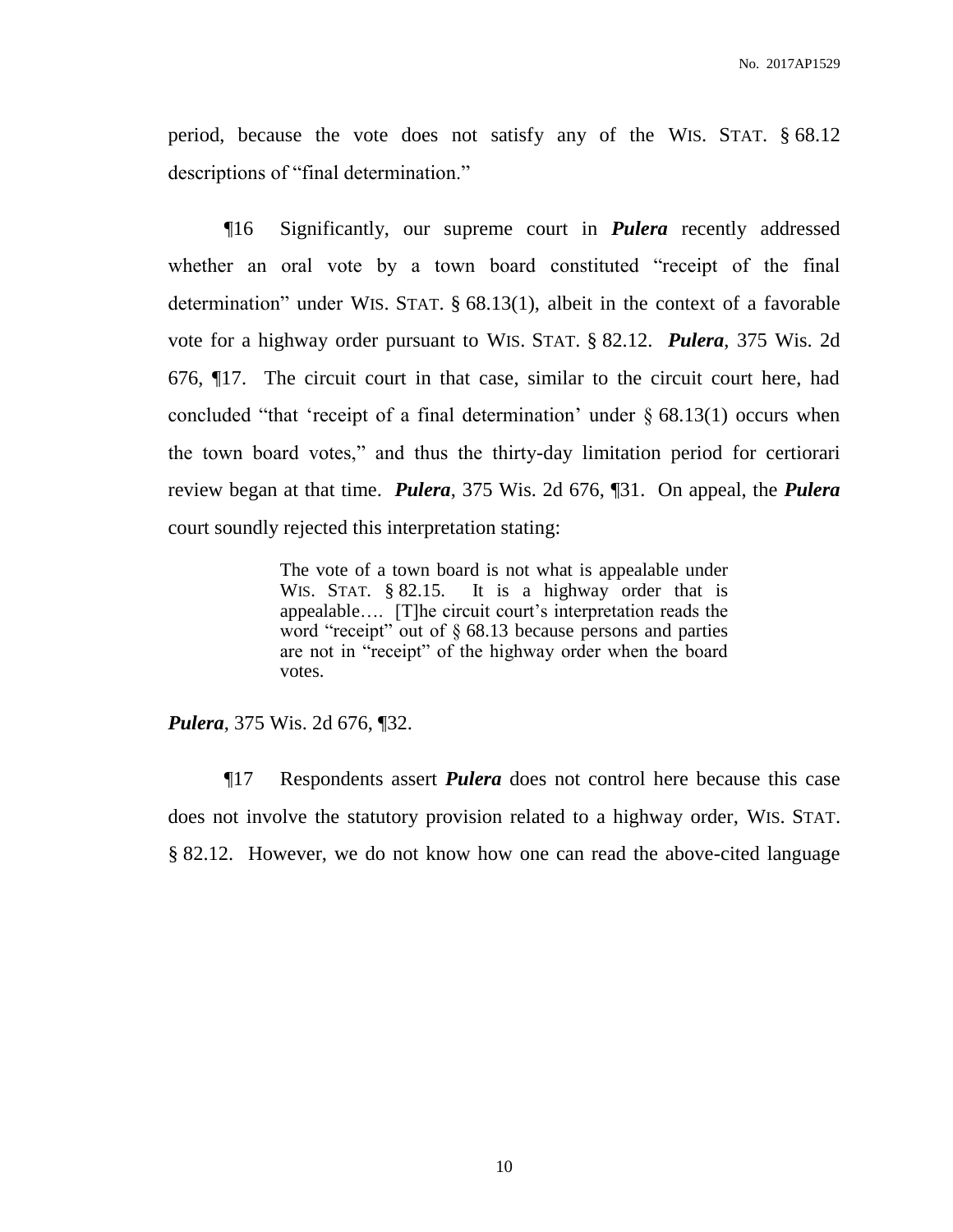and conclude that Zelman was in "receipt of the final determination" simply because she was present at the time the Town Board orally voted on the CUP.<sup>4</sup>

¶18 We also take note of the legislature's choice of words for WIS. STAT. § 68.13(1). Under this subsection, a party desiring judicial review by certiorari of a final determination must seek such review within thirty days of "receipt" of the final determination. No doubt someone can be considered to have "received" an oral message, for example, "Did you receive word that …?" Nonetheless, "receipt" seems an unlikely word choice if the legislature intended that an oral vote at a public hearing—which might well be attended by no one—would constitute a final determination. "Receipt" as used here seems more consistent with a requirement that the party seeking review actually comes into physical possession of a tangible item, such as a "decision maker['s] … written determination," WIS. STAT. § 68.12(1), or "a copy of the municipal authority's decision on review," WIS. STAT.  $\S 68.09(5)$ .<sup>5</sup> In short, had the legislature intended an oral vote to trigger the thirty-day limitation period of  $\S$  68.13(1), we believe it

 $\overline{a}$ 

<sup>&</sup>lt;sup>4</sup> What if Zelman had to depart prior to the Town Board's vote on the CUP? Would she have been in "receipt" of the Town Board's vote or "final determination" then? And, can we assume the average citizen attending the hearing through the vote would conclude that a failed vote on a motion to deny the CUP, as opposed to a successful vote in affirmance of the CUP, might constitute a "final determination" for purposes of WIS. STAT. ch. 68?

<sup>&</sup>lt;sup>5</sup> We note that our understanding of the word "receipt" in the context of WIS. STAT. ch. 68 appears consistent with other Wisconsin case law considering the meaning of the word. *See Bundy v. Kenosha Cty. DSS*, 81 Wis. 2d 32, 36, 259 N.W.2d 701 (1977) ("'Recipient' is defined in WEBSTER'S THIRD NEW INTERNATIONAL DICTIONARY (1965), p. 1895, as 'one that receives.' The first meaning given to 'receive' in the same standard word (p. 1894) is 'to take possession or delivery of.'"); *Gerner v. Vasby*, 75 Wis. 2d. 660, 668, 250 N.W.2d 319 (1977) ("[T]here could be no receipt without a delivery."); *State v. Vlahos*, 50 Wis. 2d 609, 617, 184 N.W.2d 817 (1971) (in a criminal context of "receiving" gambling bets, the court stated: "By definition, the word 'receive' connotes the acceptance or taking possession or delivery of something.").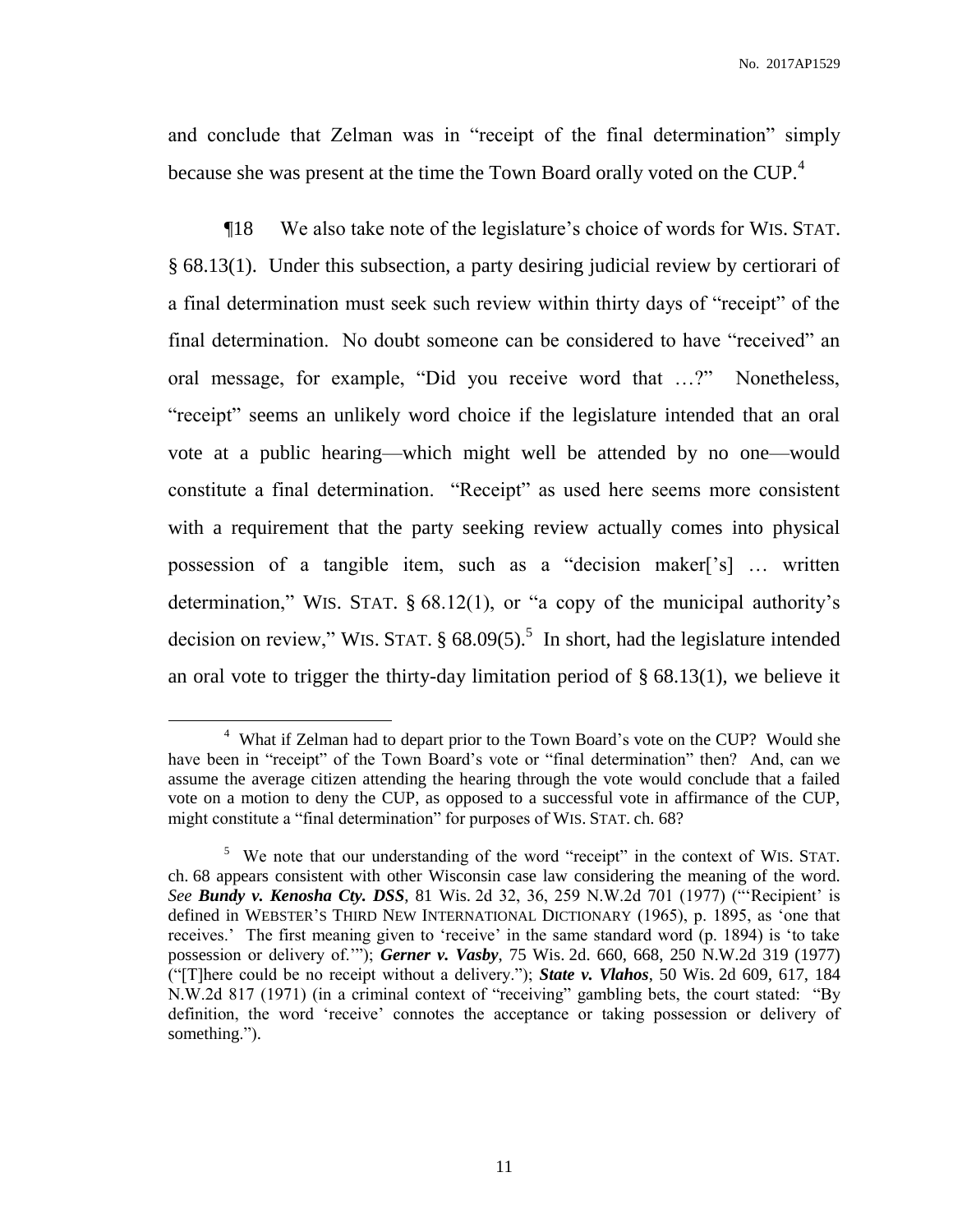would have used a different choice of words than "receipt" of "the final determination."

¶19 While we have concluded Zelman's presence at the September 19, 2016 Town Board vote itself did not constitute her "receipt of the final determination" for purposes of triggering the thirty-day limitation period, we must still determine whether the filing of her amended complaint on November 9, 2016, was nonetheless untimely. To this end, Zelman, relying heavily on *Pulera*, insists the thirty-day period did not begin to run until the CUP was recorded with the county register of deeds, which is what the *Pulera* court determined to be the triggering event in the context of a highway order. *See Pulera*, 375 Wis. 2d 676, ¶32.

¶20 Here is where the specific highway order/WIS. STAT. ch. 82 context of *Pulera* affects our analysis. The *Pulera* court determined in that context that "receipt of the final determination," the triggering event for the thirty-day limitation period of WIS. STAT. § 68.13(1), occurs when the register of deeds records the highway order. *Pulera*, 375 Wis. 2d 676, ¶¶29, 37. As Respondents point out, that holding was heavily driven by the interplay of ch. 82 and § 68.13(1). *See Pulera*, 375 Wis. 2d 676, ¶¶18-26. We distinguish *Pulera* from the case now before us on this point.

¶21 WISCONSIN STAT. § 82.15 specifically authorizes persons aggrieved by the issuance of or refusal to issue a highway order to "seek judicial review under [WIS. STAT. §] 68.13." Section 82.15 makes no suggestion that any other provisions of WIS. STAT. ch. 68 are to be considered. Thus, the *Pulera* court understandably relied heavily upon the interplay of § 68.13(1) and WIS. STAT. ch. 82 provisions when considering the meaning of "receipt of the final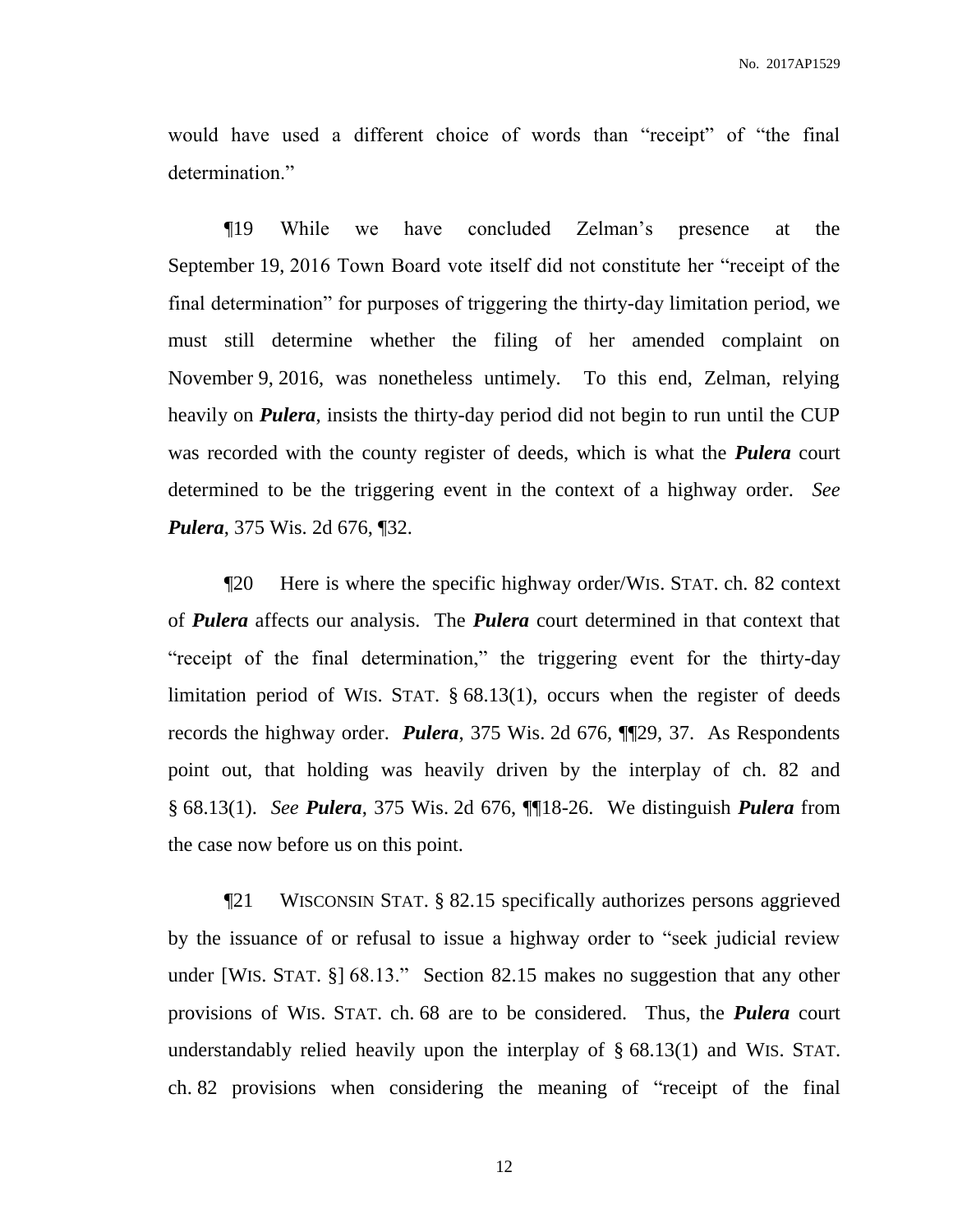determination" in § 68.13(1). *Pulera*, 375 Wis. 2d 676, ¶¶1-2, 23, 26, 30-37. Looking to ch. 82, the *Pulera* court observed that

> nothing in the statutes requires a town board to provide interested persons with a copy of the highway order. Therefore, no person or party is statutorily required to be in "receipt" of a town board's final determination other than the town clerk, the county highway commissioner and the register of deeds. WIS. STAT. § 82.12(2).

*Pulera*, 375 Wis. 2d 676, ¶35.

¶22 The case now before us does not involve WIS. STAT. ch. 82, but only WIS. STAT. ch. 68, and thus, we consider the meaning of "receipt of the final determination" in light of only the provisions of ch. 68. As previously indicated, the relevant ch. 68 provisions *do* "statutorily require" that (1) the "decision maker" in an administrative appeal under WIS. STAT. § 68.11 "mail or deliver" its written determination to the person who sought the appeal or (2) the municipal authority making a decision on review under WIS. STAT. § 68.09 "mail or deliver" to the aggrieved person a copy of its decision. Thus, in this context, the thirty-day limitation period of WIS. STAT. § 68.13(1) begins when the relevant person "recei[ves]" the "mail[ed] or deliver[ed]" written determination or copy of the decision on review, not when the CUP is recorded with the register of deeds.

¶23 Putting all their eggs in the basket of their erroneous position that Zelman was in "receipt of the final determination" as to the CUP when the Town Board voted on September 19, 2016, and Zelman happened to be in attendance, Respondents make no attempt to persuade us that any other event might have constituted Zelman's "receipt of the final determination." Zelman, however, submitted affidavits in which she avers that between September 19, 2016, and October 10, 2016, she "spoke in person, or via telephone" to the Town clerk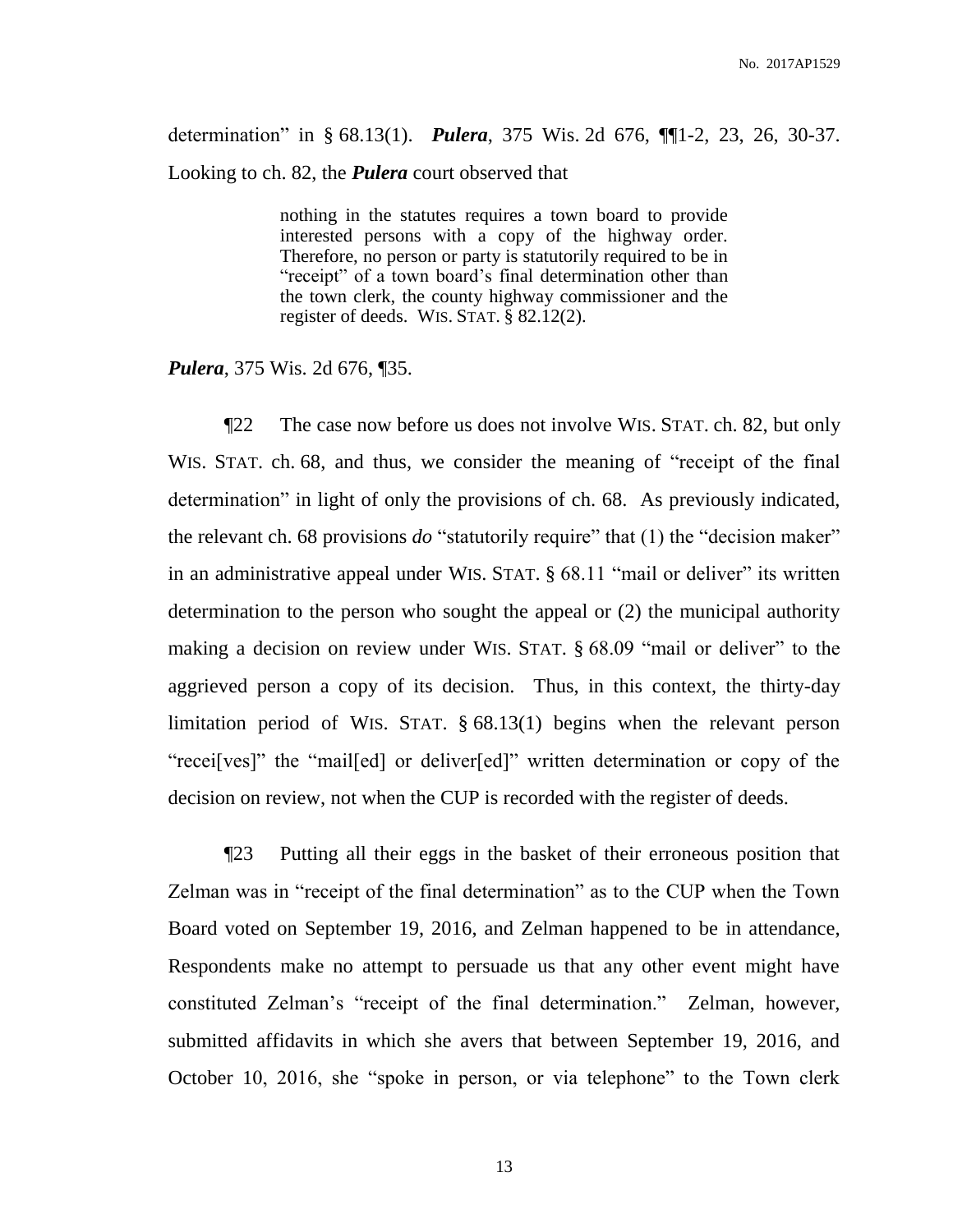"continually requesting a copy of the final CUP" and was informed by the clerk "that said CUP was not finalized and signed by all required parties." Zelman also avers that the Town chairman, the applicant for the CUP, and the secretary of the Plan Commission did not sign the CUP until September 22, October 3, and October 6, 2016, respectively. Moreover, with her affidavits, Zelman attached exhibits, including a copy of the CUP which contains the notarized signatures for each of the above persons on the dates Zelman indicates.

¶24 Zelman further avers that the clerk informed her "at each conversation that there was no final CUP to forward" to Zelman and that on or about October 10, 2016, the clerk

> personally called [Zelman] … and informed [her] that the CUP had now been finalized and signed by all required parties, and had been forwarded to the Register of Deeds, Washington County ... for recording, and that [Zelman] could come in to the Erin Town Hall and have a copy of said CUP made [after the] recorded CUP was received back by the Town of Erin clerk.

Zelman adds in her affidavit that she called the register of deeds on October 11, 2016, confirmed that the CUP had been recorded on October 10, 2016, and "then went directly to the Register of Deeds of Washington County … and obtained a certified copy of said CUP on 11 October, 2016." The copy of the CUP Zelman provided contains a certification indicating it was recorded on October 10, 2016, which certification is signed by the "Register of Deeds or Deputy" and indicates it was certified as a true and correct copy on October 11, 2016.

¶25 Based upon all of the foregoing, we conclude that the earliest date at which Zelman possibly could be considered to have been in receipt of a final determination related to the CUP was when she procured the CUP from the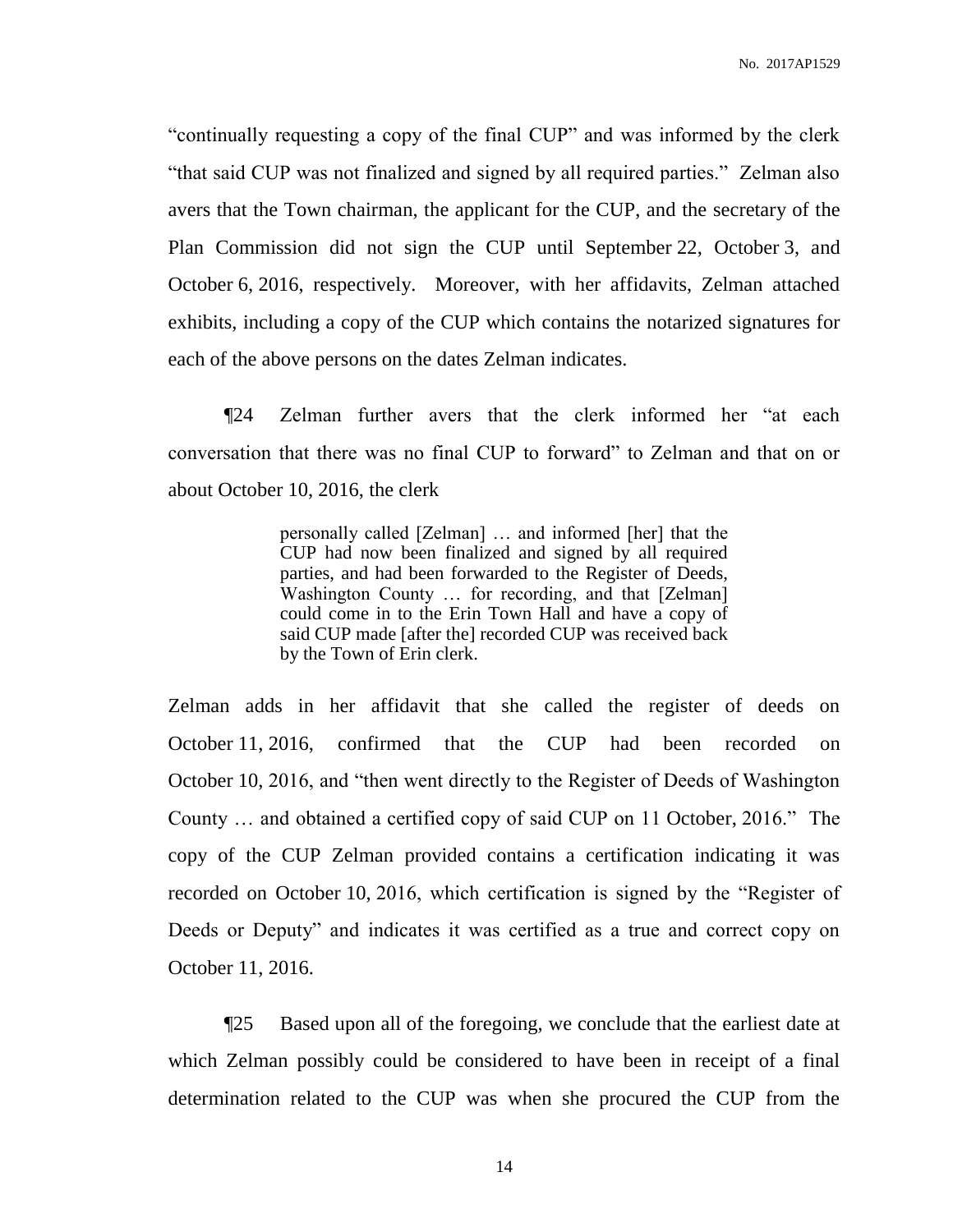register of deeds office on October 11, 2016. We leave for another day, and briefing on the matter, whether an interested person's own procurement of a CUP from the register of deeds definitively constitutes receipt of a final determination related to it. It is sufficient for purposes of this appeal that we conclude Zelman timely filed her amended complaint because she filed it within thirty days of October 11, 2016, the date she came into possession of the CUP.

*By the Court.*—Order affirmed in part; reversed in part and cause remanded.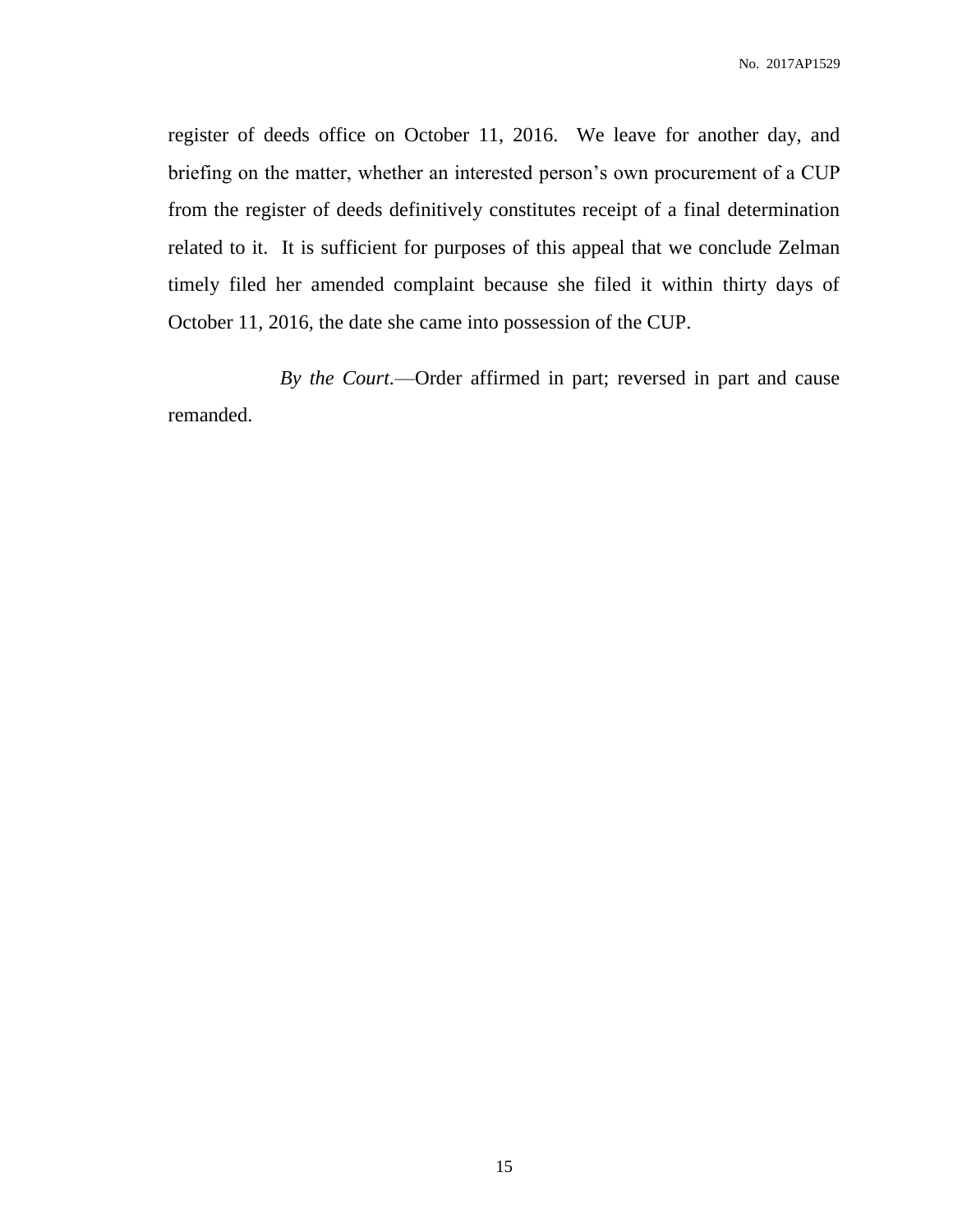¶26 HAGEDORN, J. (*concurring*). I agree with the Majority's basic analysis. I write separately to offer my read of when the thirty-day clock starts to tick under WIS. STAT. ch. 68—a reading, I emphasize, briefing in a future case may need to refine. In any event, I concur that Zelman timely filed her amended complaint.

¶27 WISCONSIN STAT. § 68.13(1) grants the right to judicial review to "[a]ny party to a proceeding resulting in a final determination." A party seeking certiorari review under this section must do so "within 30 days of receipt of the final determination." *Id.* Thus, as the Majority explains, the critical issue here is what constitutes a "final determination." The statutes seem to answer this question.

¶28 Working backwards from WIS. STAT. § 68.13(1), WIS. STAT. § 68.12 tells us what a "final determination" is (the title of the section is "Final determination"). Section 68.12(1) indicates that a mailed or delivered written determination following a "hearing conducted under [WIS. STAT. §] 68.11" constitutes a final determination. Subsection (2) states, "A determination following a hearing substantially meeting the requirements of [§] 68.11 or a decision on review under [WIS. STAT. §] 68.09 following such hearing shall also be a final determination." Therefore, WIS. STAT. ch. 68 provides two kinds of proceedings that will result in a "final determination" and therefore be subject to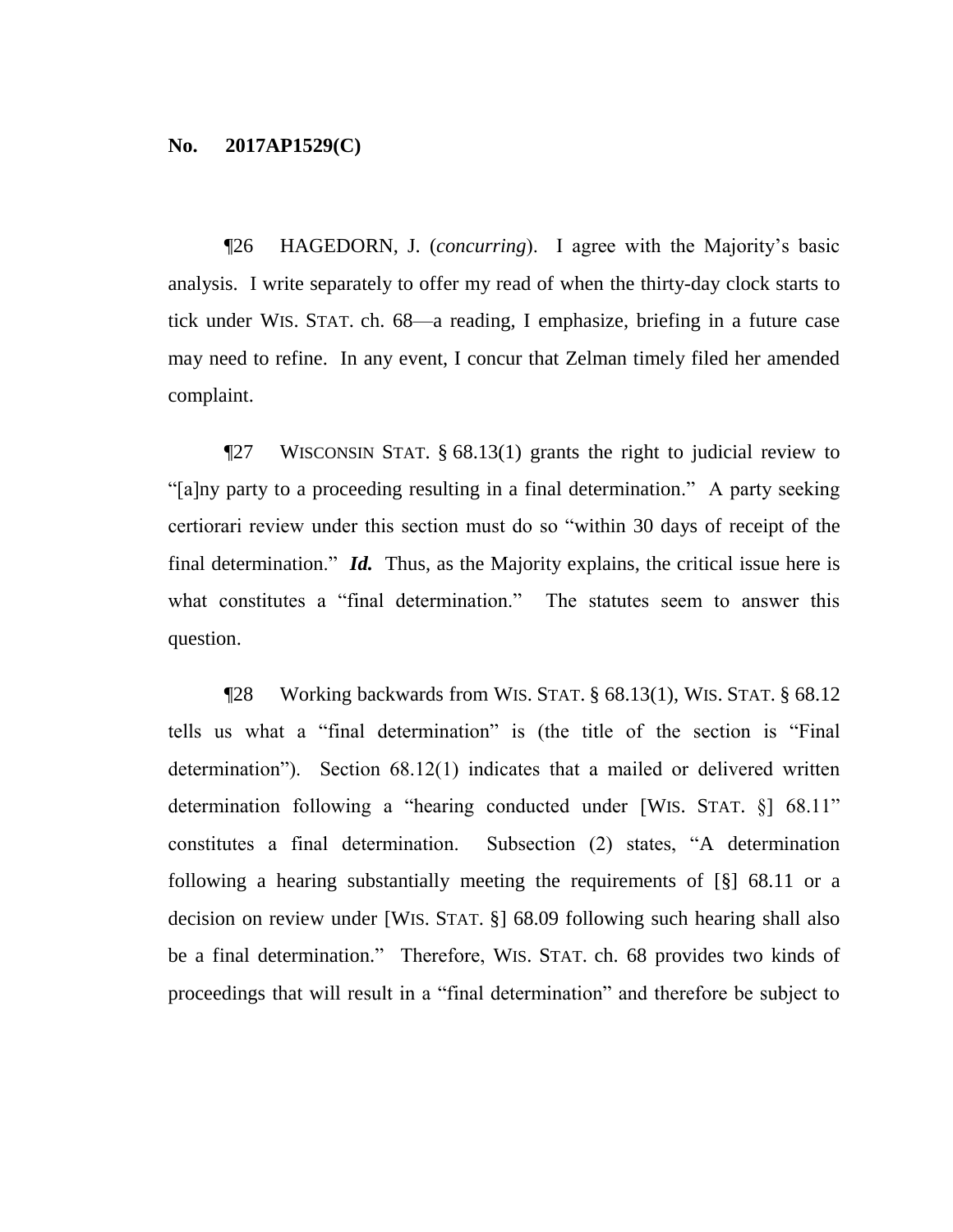judicial review. First, a "person aggrieved"<sup>1</sup> may file an administrative appeal and obtain a hearing under WIS. STAT. §§ 68.10 and 68.11 (or one substantially meeting those requirements). Alternatively, a person aggrieved may request review of the municipal determination under WIS. STAT. §§ 68.08 and 68.09.

¶29 The parties (and the Majority) appear to agree that we are not operating under WIS. STAT. § 68.11. Majority, ¶14 n.4. By process of elimination, and consistent with the representations of the parties, Zelman must have proceeded under WIS. STAT. §§ 68.08 and 68.09.

¶30 The question, then, is what constitutes a final determination after review under WIS. STAT. § 68.09. As already noted, WIS. STAT. § 68.12(2) defines final determination in part as "a decision on review under [§] 68.09 following such hearing." And § 68.09(5) defines a "Decision on Review" as follows:

> DECISION ON REVIEW. The municipal authority may affirm, reverse or modify the initial determination and *shall mail or deliver to the person aggrieved a copy of the municipal authority's decision on review*, which shall state the reasons for such decision. The decision shall advise the person aggrieved of the right to appeal the decision, the time within which the appeal shall be taken and the office or person with whom notice of appeal shall be filed.

*Id.* (emphasis added).

 $\overline{a}$ 

¶31 Putting this all together, the written "decision on review" when proceeding under WIS. STAT. § 68.09 constitutes a "final determination" per WIS. STAT. § 68.12. And WIS. STAT. § 68.13(1) tells us that judicial review must be

<sup>&</sup>lt;sup>1</sup> WISCONSIN STAT.  $\S$  68.06 defines the term broadly to include any person "whose rights, duties or privileges are adversely affected by a determination of a municipal authority."